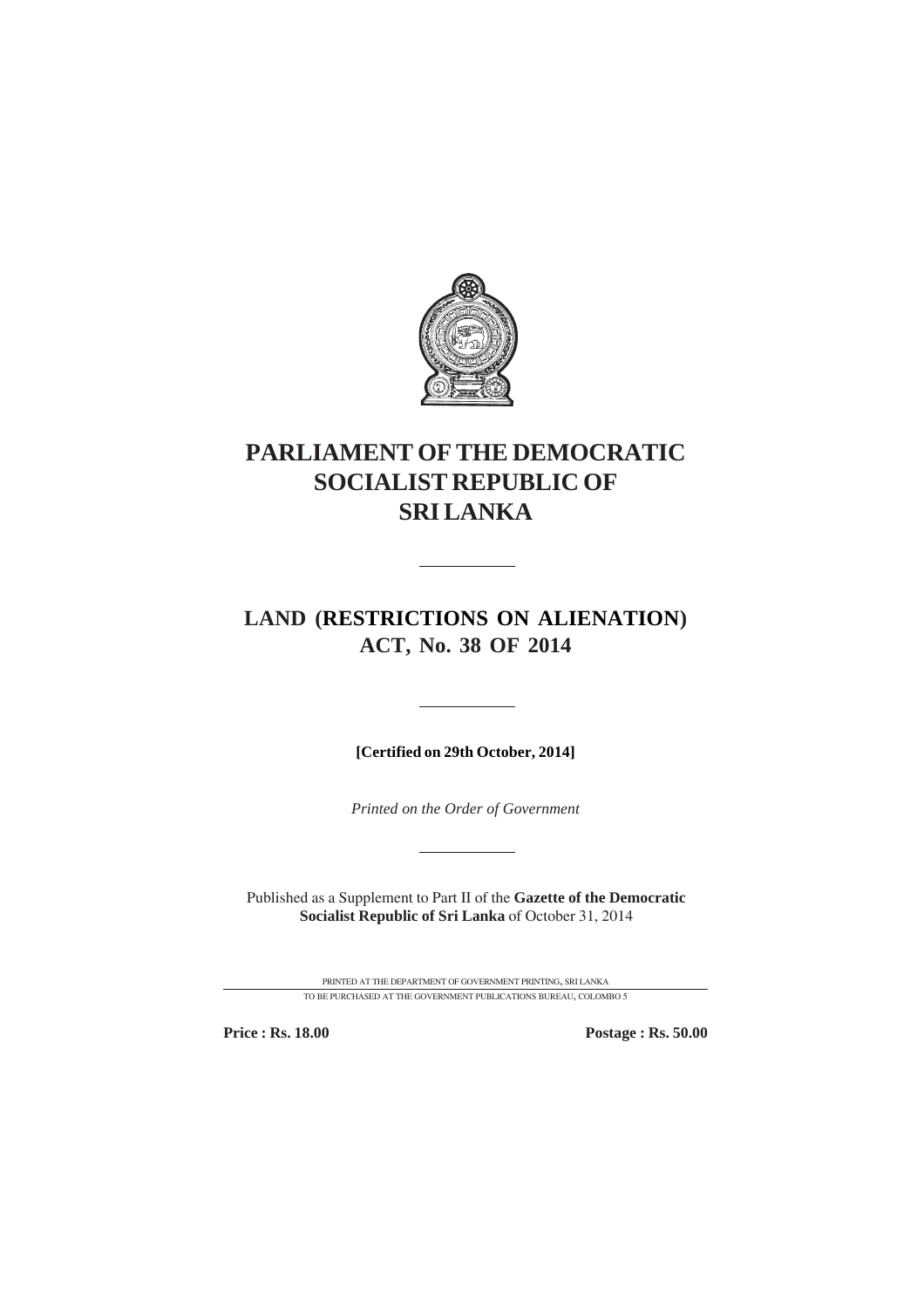[Certified on 29th October, 2014]

## L.D.—O. 23/2013.

AN ACT TO MAKE PROVSIONS TO STIPULATE RESTRICTIONS ON THE ALIENATION OF LANDS IN SRI LANKA TO FOREIGNERS, FOREIGN COMPANIES AND CERTAIN INSTITUTIONSWITH FOREIGN SHAREHOLDING; TO SPECIFY THE CIRCUMSTANCES WHERE THE EXEMPTIONS ARE GRANTED; TO IMPOSE <sup>A</sup> LAND LEASE TAX FOR LEASING OF LANDS TO FOREIGNERS, FOREIGN COMPANIES AND CERTAIN INSTITUTIONS WITH FOREIGN SHAREHOLDING; FOR THE GRANTING OF CONCESSIONS TO CERTAIN DEVELOPMENT PROJECTS; FOR THE REPEAL OF PART VI OF THE FINANCE ACT, NO. 11 OF 1963; AND TO PROVIDE FOR MATTERS CONNECTED THEREWITH OR INCIDENTAL THERETO.

WHEREAS in furtherance of the development policies being promoted by the Government in the backdrop of a globally integrated environment, it is deemed expedient and necessary to ensure the prudent use of land which is a limited resource, in a manner that preserves the national interest: Preamble.

AND WHEREAS it is the National Policy to regulate the use of lands, in a sustainable manner, having imposed restrictions on the alienation of lands to foreigners, foreign companies and certain institutions with foreign shareholding and having granted concessions to citizens of Sri Lanka for certain development projects, as specified in this Act:

NOW THEREFORE be it enacted by the Parliament of the Democratic Socialist Republic of Sri Lanka as follows:—

**1.** (1) This Act may be cited as the Land (Restrictions on Alienation) Act, No. 38 of 2014.

Short title and date of operation.

(2) The provisions of this Act shall be deemed to have come into operation with effect from January 1, 2013.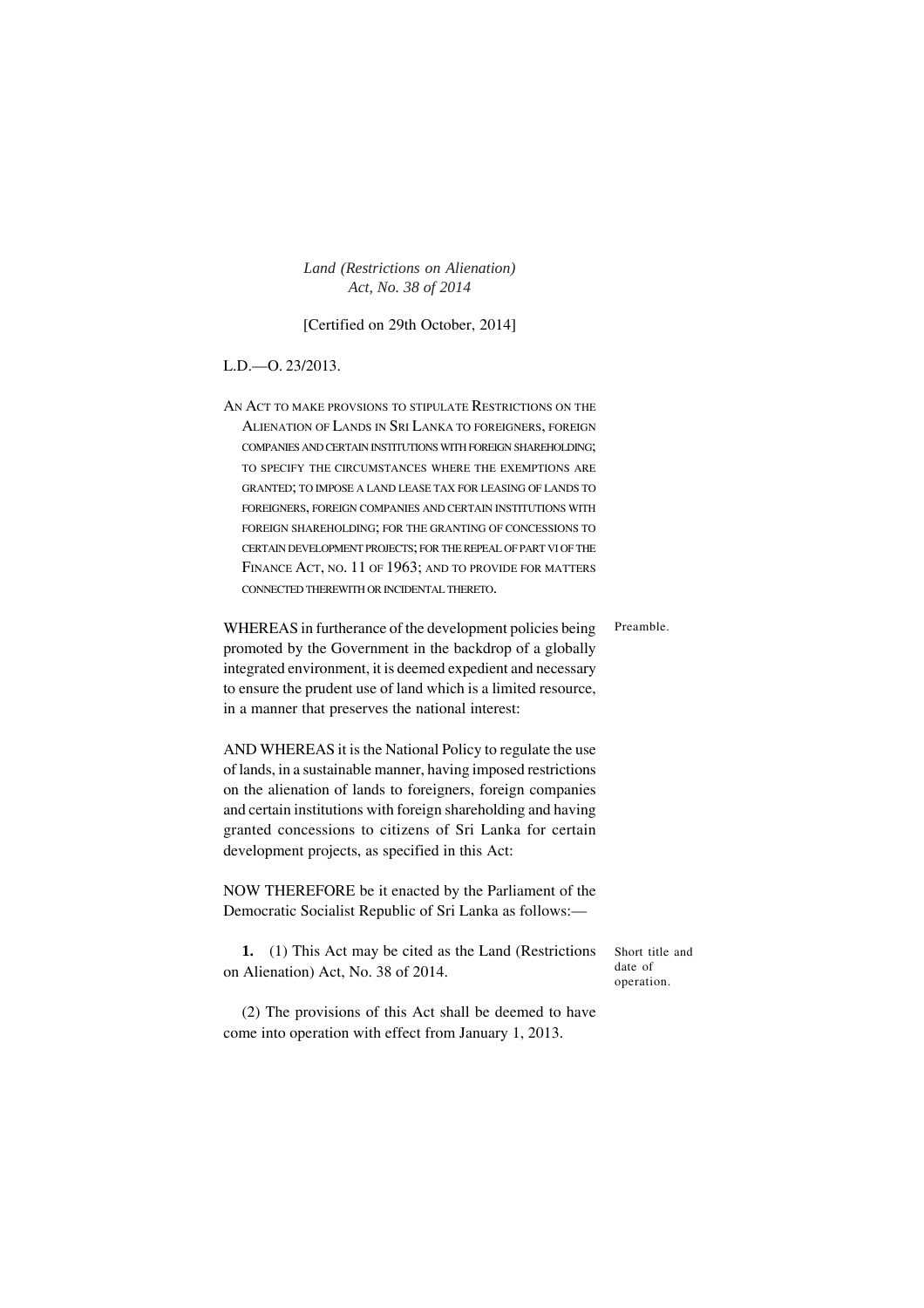Restriction on transfer of land.

**2.** (1) Notwithstanding any provision to the contrary in any other written law, the transfer of title of any land situated in Sri Lanka, shall be prohibited if such transfer is—

- (*a*) to a foreigner; or
- (*b*) to a company incorporated in Sri Lanka under the Companies Act where any foreign shareholding in such company, either direct or indirect, is fifty *per cent* or above; or
- (*c*) to a foreign company,

unless exempted as provided in section 3.

 $(2)$  (*a*) For the purpose of maintaining the legal validity of a transfer of land to a company incorporated in Sri Lanka under the Companies Act, with less than fifty *per cent* of foreign shareholding, the foreign shareholding of such company shall remain less than fifty *per cent*, for a minimum period of consecutive twenty (20) years from the date of such transfer.

(*b*) Where the foreign shareholding of a company referred to in paragraph (*a*) reaches or exceeds fifty *per cent,* contrary to the provisions of paragraph (*a*), in consequent to—

- (i) the change of ownership of shares directly or indirectly; or
- (ii) the death of a shareholder of such company and the shares of the deceased shareholder devolving, in accordance with the applicable laws of succession of Sri Lanka, on his next of kin who is a foreigner,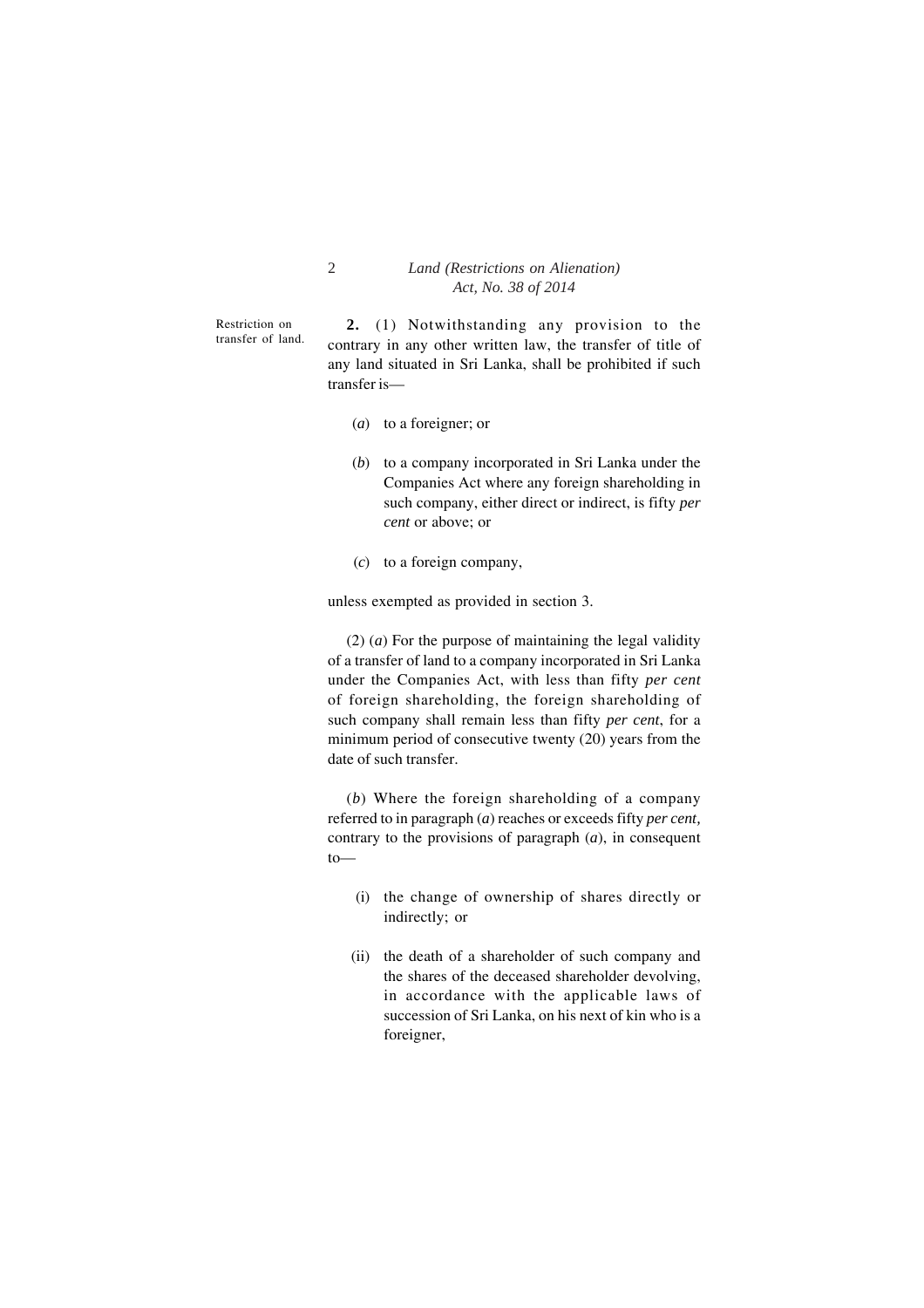the transfer of land referred to therein shall be void and shall have no effect in law, with effect from the date of increase of the foreign shareholding:

Provided however, where a company referred to in paragraph (*a*),—

- (i) listed in the Colombo Stock Exchange (with a minimum number of two hundred shareholders in the case of a *Diri Savi* Board and one thousand shareholders in the case of a Main Board), takes steps to reduce its foreign shareholding to less than fifty *per cent*, within a period of twelve months from the date of increase of its foreign shareholding; or
- (ii) other than a company referred to in sub-paragraph (i), takes steps to reduce its foreign shareholding to less than fifty *per cent*, within a period of six months from the date of increase of its foreign shareholding,

in compliance with the provisions of that paragraph, the transfer of land referred to in paragraph (*a*), shall be deemed to be legally valid, with effect from the date of restoring the foreign shareholding of such company to less than fifty *per cent*.

(*c*) For the purposes of this section the expressions "*Diri Savi* Board" and "Main Board" shall be read and construed in accordance with the provisions of the Listing Rules of the Colombo Stock Exchange issued under its listing requirements, in terms of the Securities and Exchange Commission of Sri Lanka Rules, 2001, made under section 53 of the Securitites and Exchange Commission of Sri Lanka Act, No. 36 of 1987 and published in *Gazette* Extraordinary No. 1215/2 of December 18, 2001.

**3.** (1) The provisions of section 2 shall not apply to—

Exemption from the application of the provisions of section 2.

(*a*) any land the title of which is transferred to a Diplomatic Mission of another State within the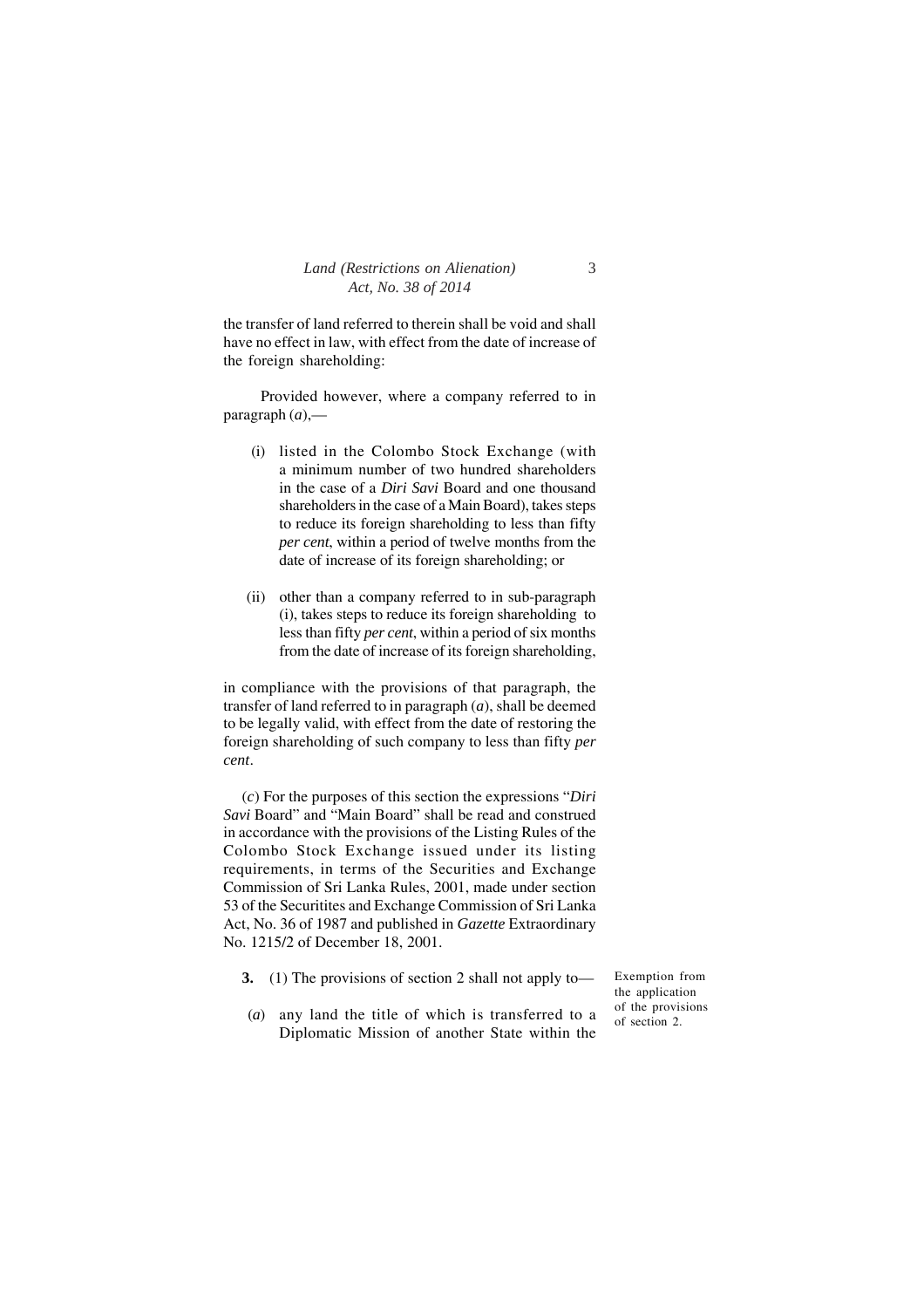meaning of the Diplomatic Privileges Act or to an International, Multilateral or Bilateral Orgnization recognized in terms of that Act;

(*b*) a condominium parcel situated on or above the fourth floor of a building specified under the Apartment Ownership Law, (excluding the ground level floor and floors which accommodates only common element or elements within the meaning of Apartment Ownership Law):

Provided that, the entire value shall be paid up front through an inward foreign remittance prior to the execution of the relevant deed of transfer;

- (*c*) any land the title of which is transferred to a foreign investor in consequent to a decision of the Cabinet of Ministers taken prior to January 1, 2013, involving direct investment of foreign currency, as per the related agreements on such investment structured on the basis of any written law governing the tax regime prior to January 1, 2013, and has ensured compliance by making inward remittances to Sri Lanka;
- (*d*) any land the title of which is transferred by intestacy, gift or testamentary disposition to a next of kin (who is a foreigner) of the owner of such land, in accordance with the applicable law of succession of Sri Lanka;
- (*e*) any land the title of which is transferred to a dual citizen of Sri Lanka within the meaning of the Citizenship Act;
- (*f*) any land the title of which is transferred to any bank licensed under the Banking Act, in which any foreign shareholing is fifty *per cent* or above—
	- (i) at an auction conducted by such Bank in terms of the Recovery of Loans by Banks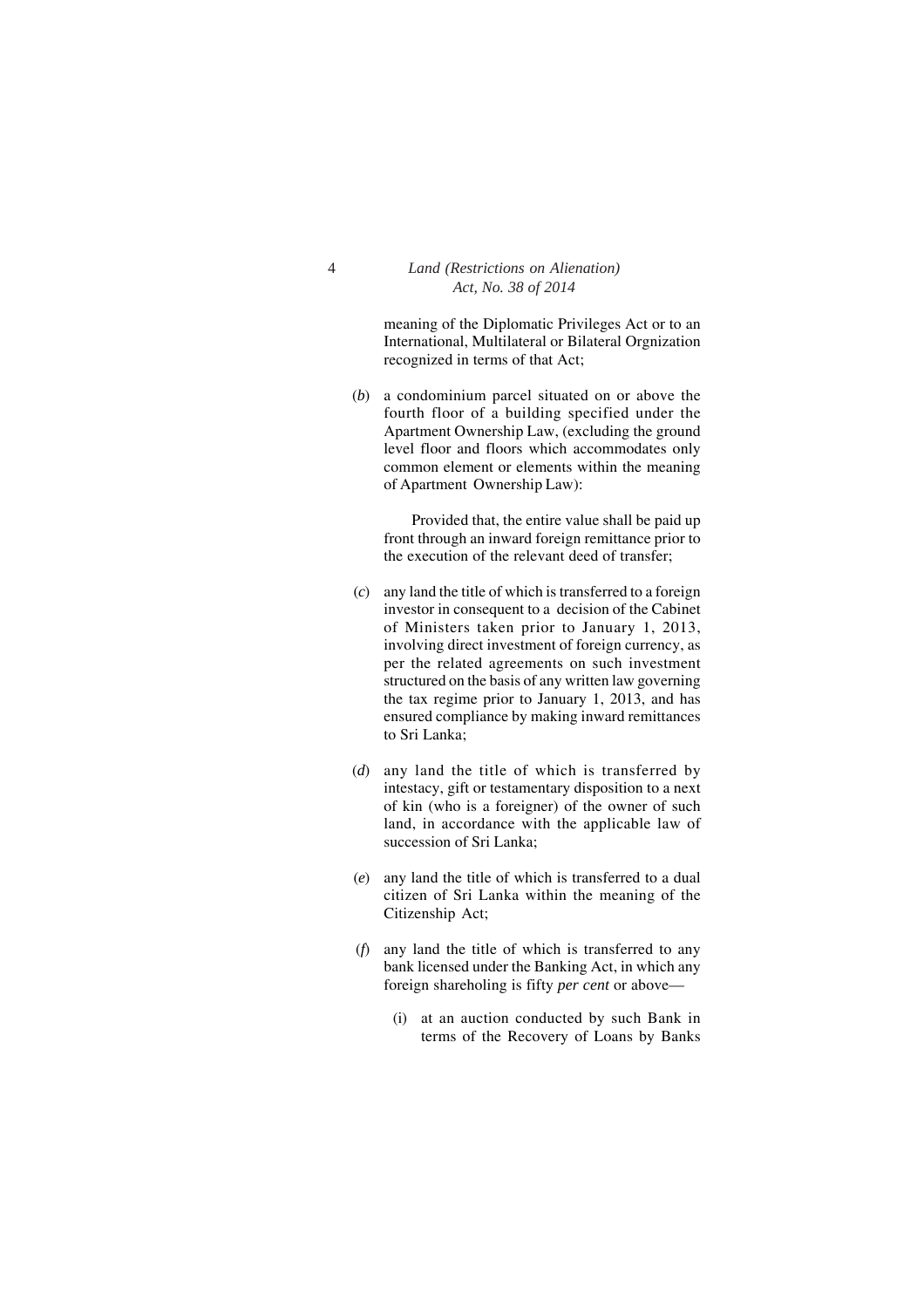(Special Provisions) Act, No. 4 of 1990 or Mortgage Act (Chapter 89), in the discharge of a mortgage of such land to such Bank;

- (ii) in execution of a decree of court to enforce the recovery of a loan given by such bank;
- (*g*) any land the title of which is transferred to any Finance Leasing Institution in which any foreign shareholding is fifty *per cent* or above—
	- (i) where such land has been mortgaged to such Finance Leasing Institution as a security for a lease;
	- (ii) in order to execute a lease and an agreement to sell or a loan and an agreement to sell;
	- (iii) in execution of a decree of court to enforce the recovery of a loan given by such Institution;
- (*h*) any land, the title of which was transferred to a company referred to in section  $2(1)(b)$ , during the period commencing from January1, 2013 and ending on the date on which the certificate of the speaker is endorsed in respect of this Act, provided such company has been in active operation in Sri Lanka for a period of not less than ten (10) consecutive years prior to the date of transfer of such land.

(2) The Minister may in consultation with the Minister to whom the subject of lands has been assigned and with the prior written approval of the Cabinet of Ministers, by Order publidhed in the *Gazette*, exempt any foreign entity engaged in the banking, financial, insurance, maritime, aviation, advanced technology or infrastructure development project identified as a Strategic Development Project, in terms of the provisions of the Strategic Development Projects Act, No. 14 of 2008, from the application of the provisions of section 2.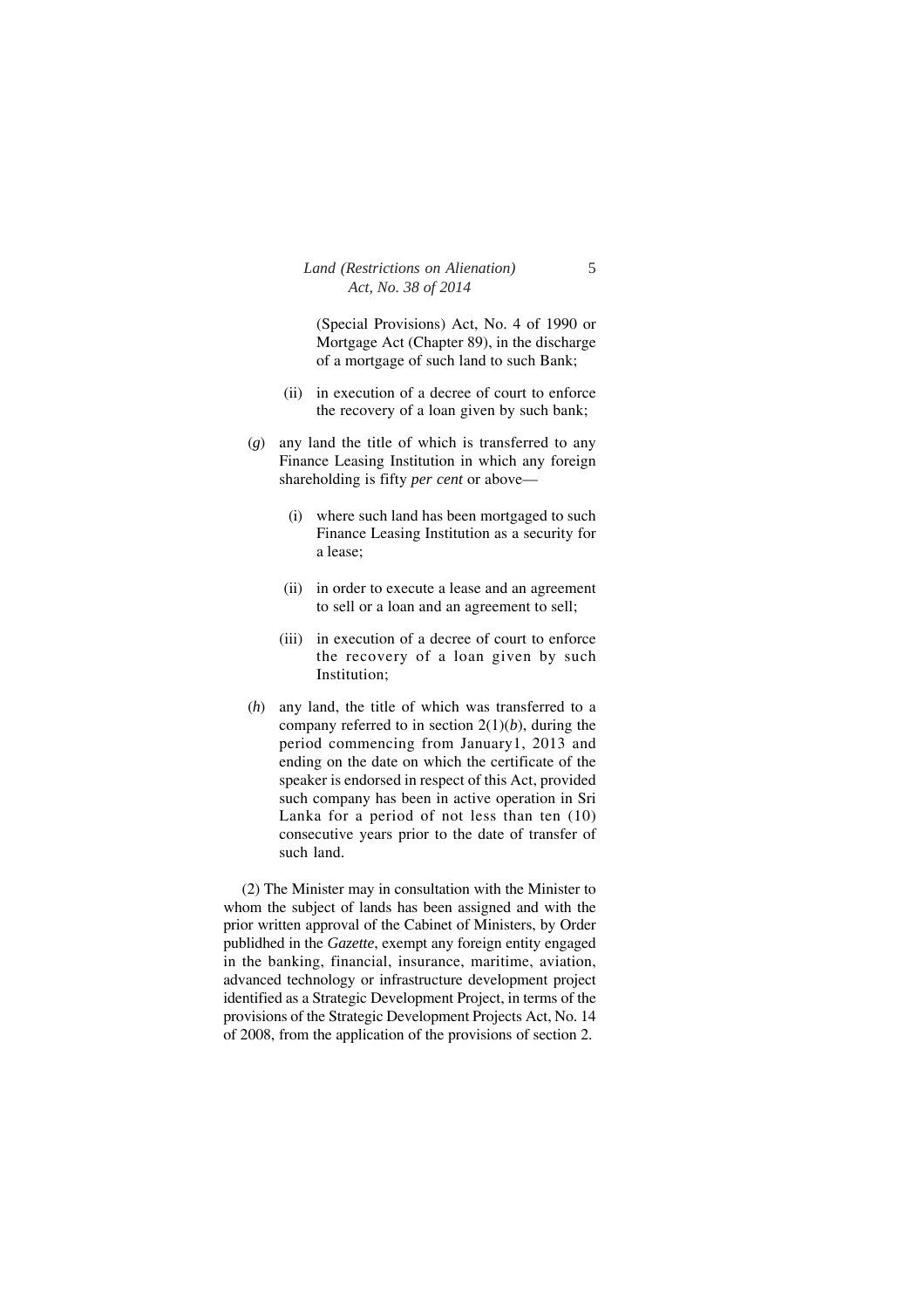(3) The Minister may in consultation with the Minister to whom the subject of Lands has been assigned and with the prior written approval of the Cabinet of Ministers, by Order publidhed in the *Gazette*, exempt any foreign company engaged in international commercial operations, from the application of the provisions of section 2, where the land is purchased to locate or relocate its global or regional operations or to set up a branch office.

(4) Where the transfer of title of a land is effected in terms of this section, the provisions of this Act shall also apply to every subsequent transfer of title of such land or part thereof.

Conditions for the registration of instruments relating to the transfer of title of lands.

**4.** (1) The Registrar of Lands shall not register an instrument effecting any transfer of title referred to in section 2, under the provisions of the Registration of Documents Ordinance, unless such registrar of lands is satisfied that such transfer is in compliance with the provisions of this Act.

(2) (*a*) Notwithstading the provisions of subsection (1), an instrument effecting, the transfer of title of a land to a next of kin (who is a foreigner) of an owner of such land, shall be registered by the Registrar of Lands, where the notary public attesting such instrument of transfer certifies in his attestation that the transferee is the next of kin of the owner of the land transferred, as recongized by the applicable laws of succession of Sri Lanka.

 (*b*) Where any question arises whether a person is the next of kin of the owner of the land or which law is applicable to the succession, the Registrar of Lands shall refer the matter to the District Court having jurisdiction over the area in which the relevant land is situated, for a determination through summary proceeding.

(3) Where the title of a land is transferred to a company incorporated in Sri Lanka under the Companies Act, with less than fifty *per cent* of foreign shareholding, it shall be the duty of the Registrar of Lands to confirm himself whether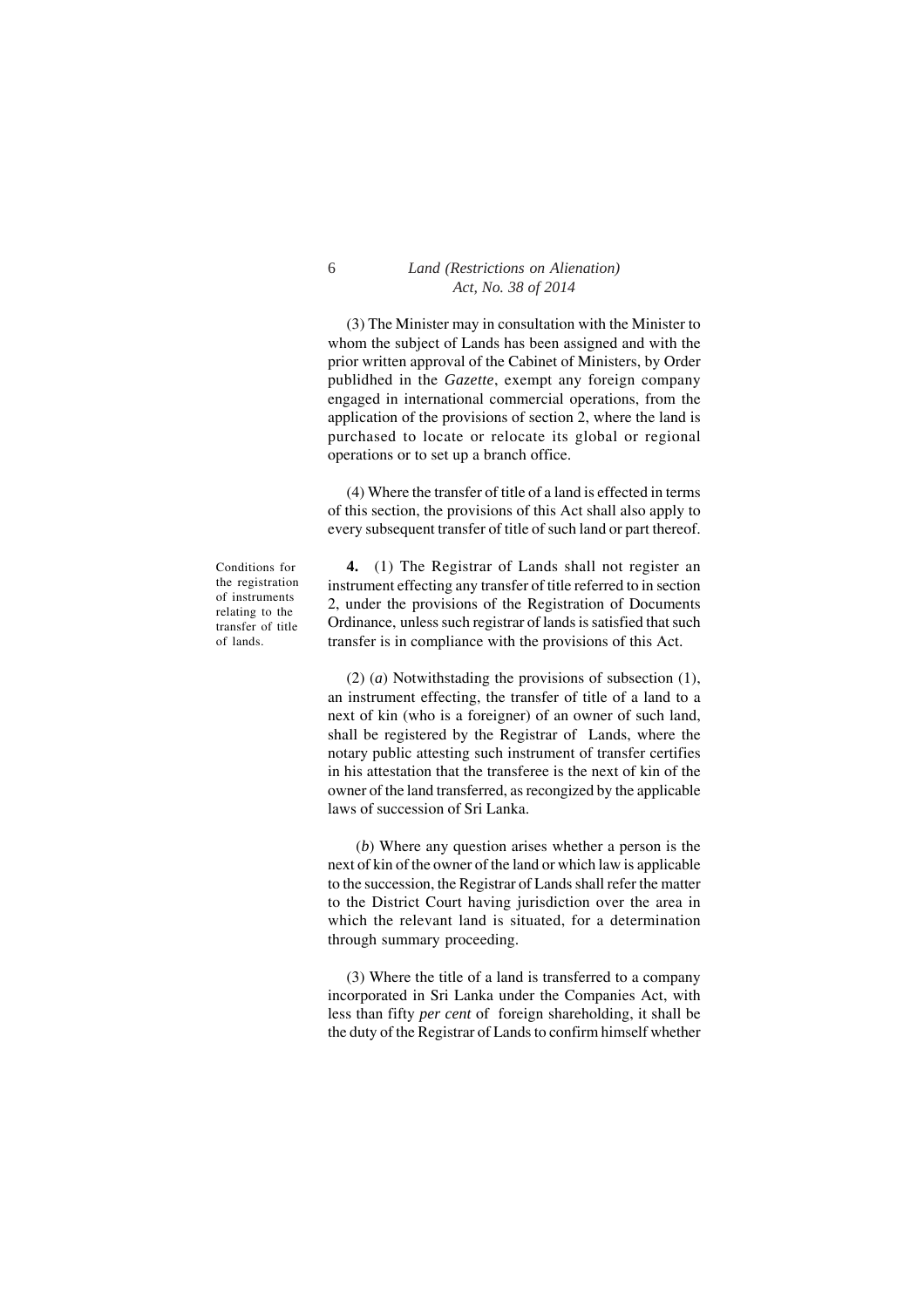the foreign shareholding of such company is less than fifty *per cent*, by requiring the secretary of such company to submit documentary proof to the effect that the foreign shareholding of such company is less than fifty *per cent* of the total number of shares issued for the time being.

(4) (*a*) The secretary to the relevant company shall inform the Registrar of Lands in writing in every six months period commencing from the date of the registration of the relevant deed of transfer, that the foreign shareholding of such company has not exceeded fifity *per cent* of the total number of shares issued by such company, during the said period of six months.

 (*b*) Where the foreing shareholding of a company referred to in paragraph (*a*) reaches or exceeds fifty *per cent* the relevant Registrar of Land shall make a note to that effect in the relevant folio.

(5) For the purposes of this section "Registrar of Lands" means the respective Registrar of Lands of the land registry, to whom the instrument of transfer is presented for registration.

**5.** (1) Notwithstanding any provision to the contrary in any other written law, the leasing of a land—

- (*a*) to a foreigner; or
- (*b*) to a company incorporated in Sri Lanka under the Companies Act, where any foreign shareholding in such company, either direct or indirect, is fifty *per cent* or above; or
- (*c*) to a foreign company,

shall be effected subject to the payment of the Land Lease Tax imposed under section 6:

Provided however, the maximum tenure of any such lease shall not exceed ninety nine years.

Restrictions on the leasing of lands to foreigners.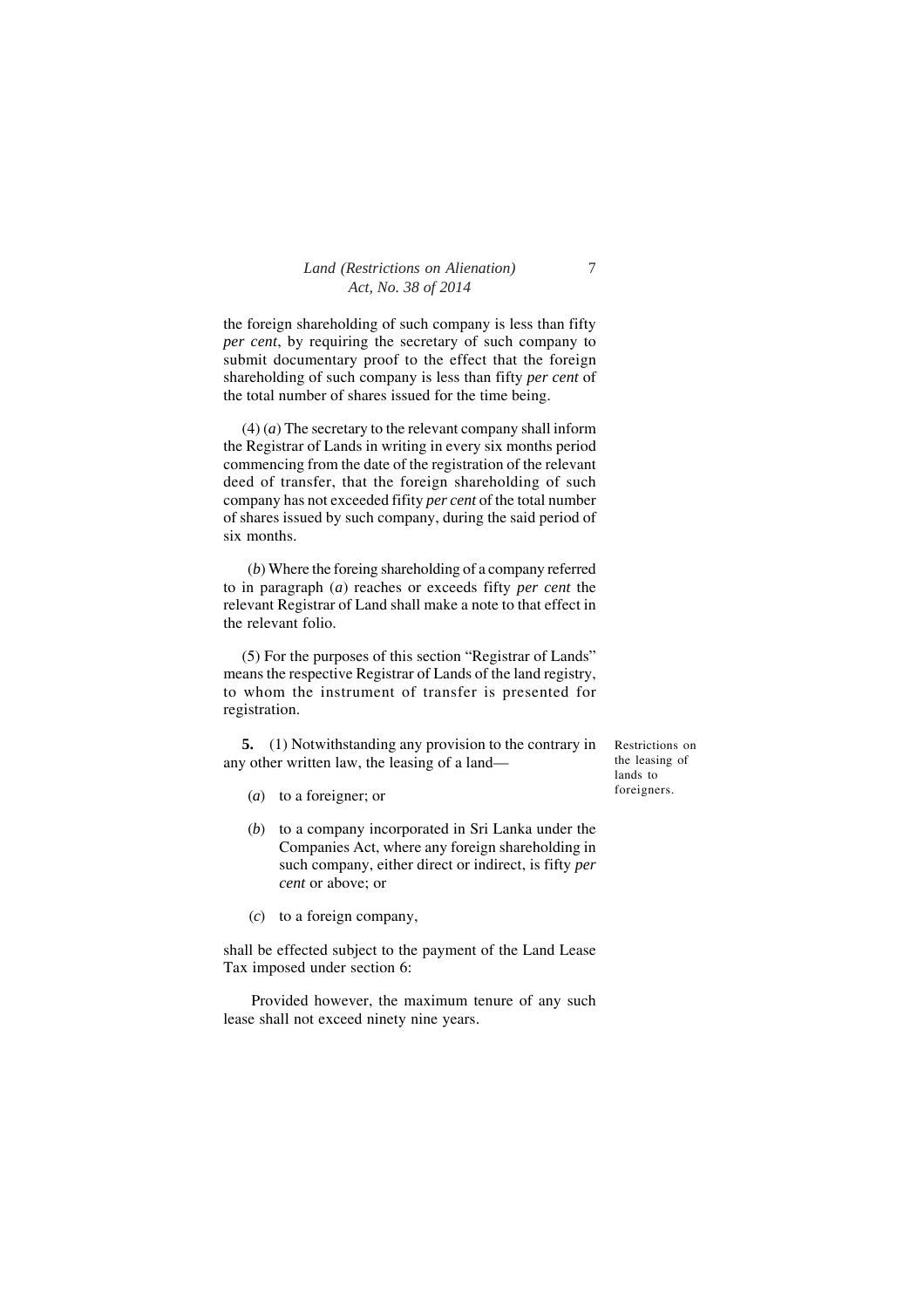(2) Any State land so leased shall be re-vested on the State free of encumbrances upon the lapse of the period of lease.

(3) Any state land so leased shall not be sub-let or subleased violating the provisions of relevant indenture of lease or without obtaining the prior written approval from the Minister to whom the subject of lands has been assigned.

Tax on the lands leased out to foreigners.

**6.** (1) There shall be a Land Lease Tax payable up-front by the Lessee, for every lease of land, in terms of section 5(1), at the execution of the indenture of lease or prior to such execution unless exempted under section 7.

(2) The rate of such Land Lease Tax shall be fifteen *per cent* of the total rental payable for the entire duration of the lease.

(3) Notwithstanding the provisions of subsection (2), the Land Lease Tax shall be 7.5 *per cent* of the total rental payable for the entire duration of the lease in respect of —

- (*a*) any land leased to a company referred to in section  $5(1)(b)$ , provided that such company has been in active operation in Sri Lanka for a consecutive period of not less than ten years, immediately prior to the date of the indenture of lease;
- (*b*) any land leased to a subsidiary of a holding company incorporated in Sri Lanka under the Companies Act, in which the shareholding of the holding company in such subsidiary is fifty *per cent* or above and any foreign shareholding in the holding company is fifty *per cent* or above, provided that such holding company has been in active operation in Sri Lanka for a period of not less than ten (10) consecutive years, immediately prior to the date of indenture of lease: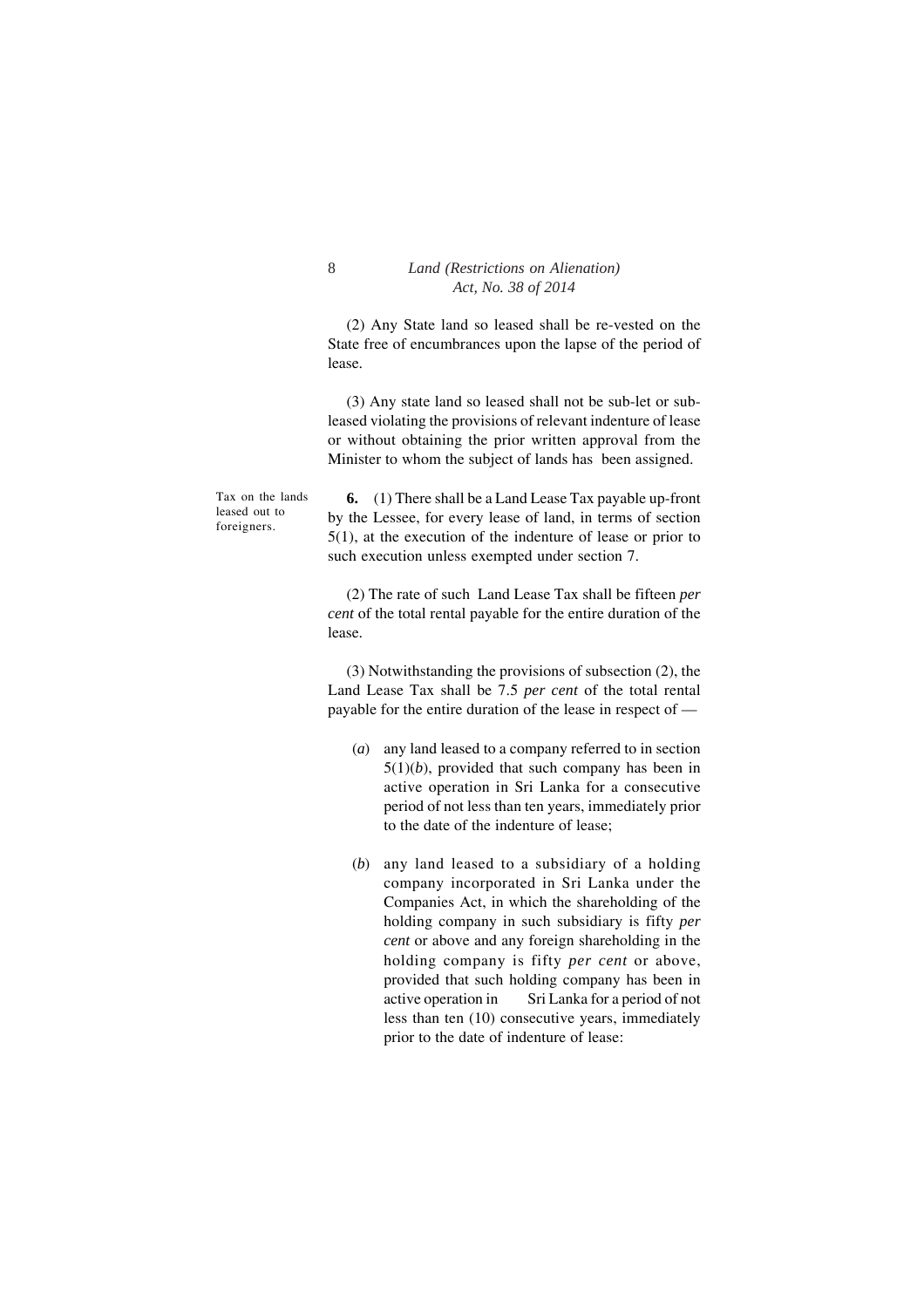Provided however, where the shareholding of the holding company in the subsidiary, becomes less than fifty *per cent* the Land Lease Tax applicable in respect of such lease shall be fifteen *per cent* for the balance period of lease, with effect from the date of reduction of the shareholding;

- (*c*) a condominium parcel situated on or above the fourth floor of a building specified under the provisions of the Apartment Ownership Law, where the period of lease is less than thirty five years;
- (*d*) a condominium parcel situated below the fourth floor of a building specified under the provisions of the Apartment Ownership Law, where the period of lease is not more than ninety nine years;
- (*e*) the lease of any land in terms of section 5, situated within—
	- (i) a Licensed Zone declared under the Board of Investment of Sri Lanka Law, No. 4 of 1978; or
	- (ii) a Tourist Development Area declared under the Tourism Act, No. 38 of 2005 or Tourist Development Act, No. 14 of 1968; or
	- (iii) an Industrial Estate established under the Industrial Development Act, No. 36 of 1969; or
	- (iv) an area declared by the Minister by regulations as an area, for which the reduced tax rate is applicable;
- (*f*) any land leased to a company referred to in section 5(1)(*b*), where the Cabinet of Ministers decides having taken into consideration that a substantial foreign envestment has already been realized by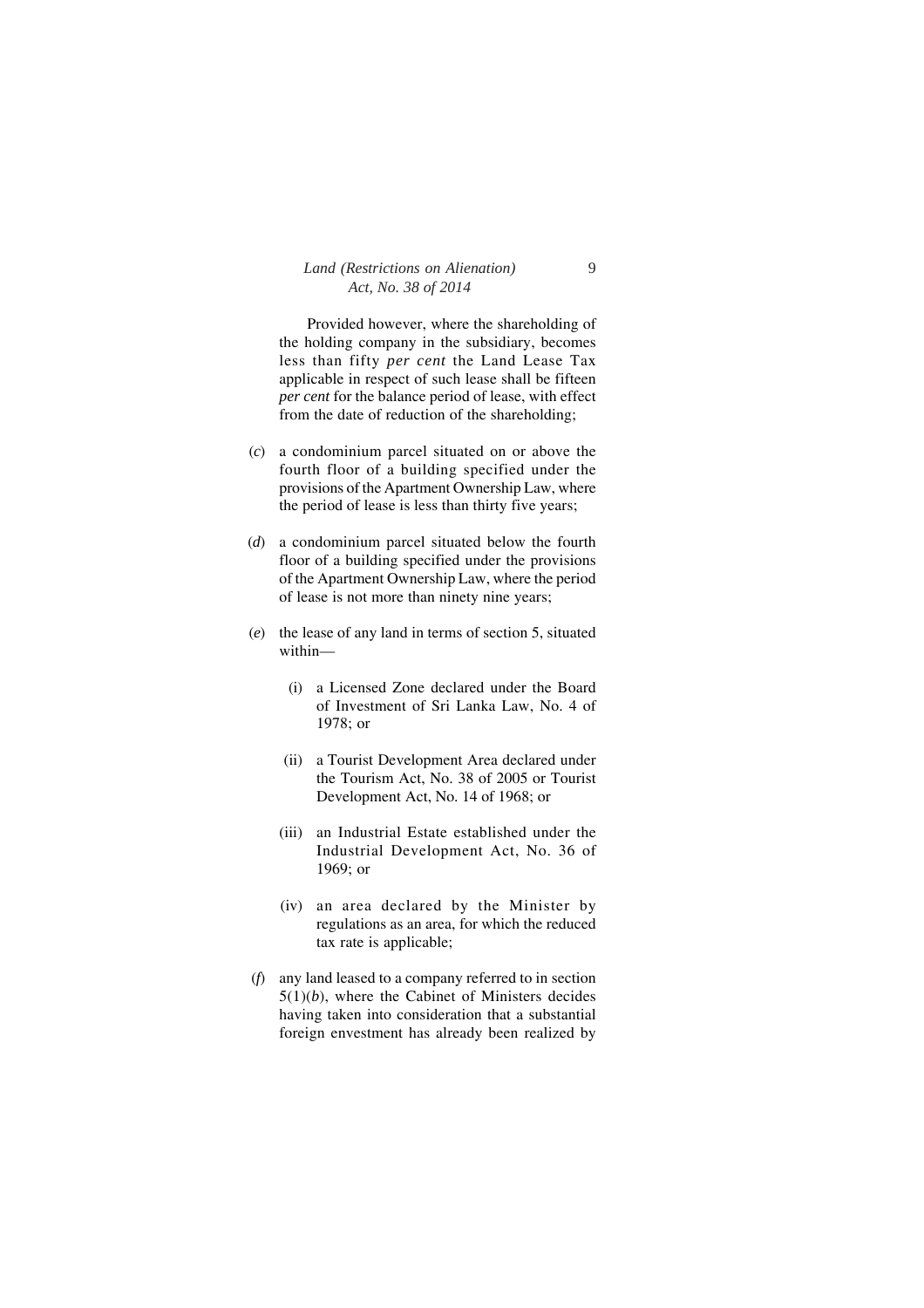such company into the related sector that such reduced tax rate is justifiable in order to ensure level playing field among its competitors in the related sector.

(4) The Lessee referred to in subsection (1) shall be liable in addition to the Land Lease Tax, to pay the applicable stamp duty under the Stamp Duty Act, No. 43 of 1982 and any other tax or charge payable in respect of any such transaction under any applicable written law in force for the time being.

(5) The Land Lease Tax shall be paid in a manner as may be prescribed.

Exemption from the Land Lease Tax.

**7.** (1) The Land Lease Tax payable under section 6, shall not be applicable on the lease of—

- (*a*) any land a Diplomatic Mission of another State within the meaning of the Diplomatic Privileges Act or to an International, Multilateral or Bilateral Organization recognized in terms of that Act;
- (*b*) a condominium parcel situated on or above the fourth floor of a building specified under the provisions of the Apartment Ownership Law (excluding the ground level floor and floors which accommodate any common element or elements within the meaning of Apartment Ownership Law) where the period of lease is thirty five years or above and the lease rental for the full period of lease is paid through inward remittance of foreign currency on or prior to the date of the execution of the relevant indenture of lease;
- (*c*) any land to a dual citizen of Sri Lanka within the meaning of the Citizenship Act;
- (*d*) any land to a foreign investor in consequent to a decision of the Cabinet of Ministers taken prior to January 1, 2013, involving direct investment of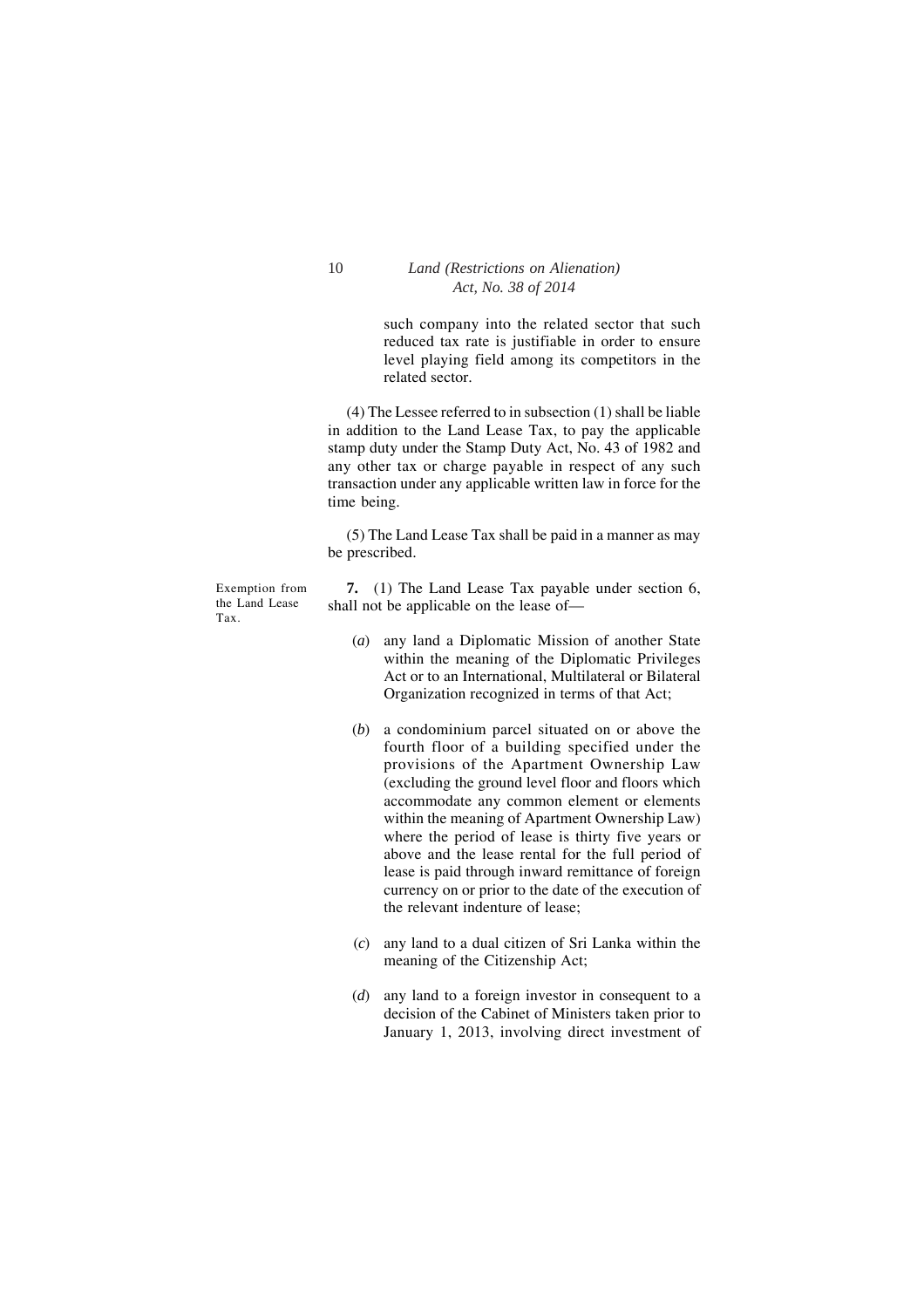foreign currency as per the related agreements on such investment, and structured on the basis of any written law governing the tax regime prior to January 1, 2013, and has ensured compliance by making inward foreign remittances to Sri Lanka;

(*e*) any land situated within a Bonded Area or a Free Port declared under the Finance Act, No. 12 of 2012.

(2) The Minister may in consultation with the Minister to whom the subject of lands has been assigned and with the prior written approval of the Cabinet of Ministers, by Order published in the *Gazette*, exempt any foriegn entity engaged in the banking, financial, insurance, maritime, aviation, advanced technology or infrastructure development project identified as a Strategic Development Project, in terms of the povisions of the Strategic Development Projects Act, No.14 of 2008, from the application of the provisions of section 6.

(3) The Minister may in consultation with the Minster to whom the subject of Lands has been assigned and with the prior written approval of the Cabinet of Ministers, by Order published in the *Gazette,* exempt any foreign company engaged in international commercial operations, from the application of the provisions of section 6, where the land is leased to locate or relocate its global or regional operations or to set up a branch office.

**8.** (1) An indenture of lease effecting a lease of any land to a person or a company referred to in section  $5(1)$ , shall not be registered under the provisions of the Registration of Documents Ordinance, unless the Registrar of Lands is satisfied that the Land Lease Tax in respect of the lease has been paid in accordance with the provisions of this Act.

(2) For the purposes of this section "Registrar of Lands" means the respective Registrar of Lands of the land registry, to which the indenture of lease is presented for registration.

Conditions on the registration of instruments of lease.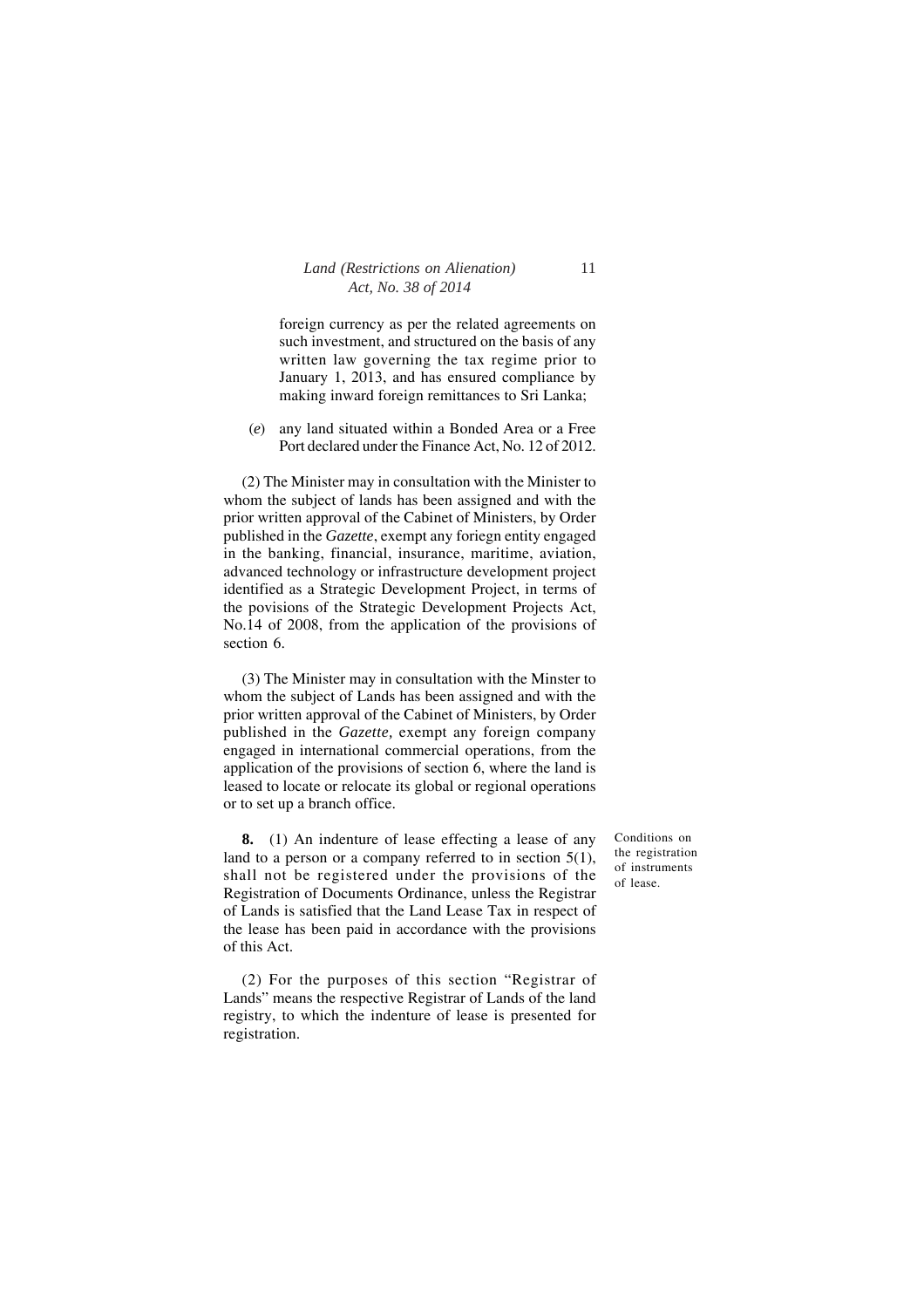Enforcement.

**9.** (1) The Commissioner General of Inland Revenue shall charge, levy and collect the Land Lease Tax imposed under section 6.

(2) The provisions of Inland Revenue Act, shall *mutatis mutandis* apply to and in relation to the enforcement of the Land Lease Tax payable under this Act.

**10.** The Land Lease Tax charged, levied or collected under section 9, by the Commissioner General of Inland Revenue shall be credited to the Consolidated Fund. **11.** (1) Any land transferred or leased to a person or a company referred to in section  $2(1)$  or  $5(1)$ , after the date on which the certificate of the speaker is endorsed in respect of Land Lease Tax to be credited to the Consolidated Fund. Restrictions on mortgaging lands of which title has passed or has been

this Act, shall not for any purpose be mortgaged or pledged to any bank licensed under the Banking Act, for a period of five years with effect from the execution of the relevant instrument of transfer or lease.

(2) Any mortgage or pledge executed in contravention of subsection (1), shall be void.

**12.** The provisions of the Land Reform Law, No. 1 of 1972, on the maximum extent of land that can be owned by any person, shall continue to apply in respect of any transfer of title or lease of a land exempted from the application of

Land Reform Act to apply in respect of exempted transfers and leases.

leased to a foreign national.

Valuation.

the provisions of this Act.

- **13.** (1) For the purposes of this Act, the land value—
	- (*a*) of any State land, shall be as determined by the Government chief valuer; and
	- (*b*) of any private land, shall be as determined by a licensed valuer.

(2) The total lease rental, pertaining to a lease referred to in section 5, shall be calculated based on the valuation of the land made under subsection (1).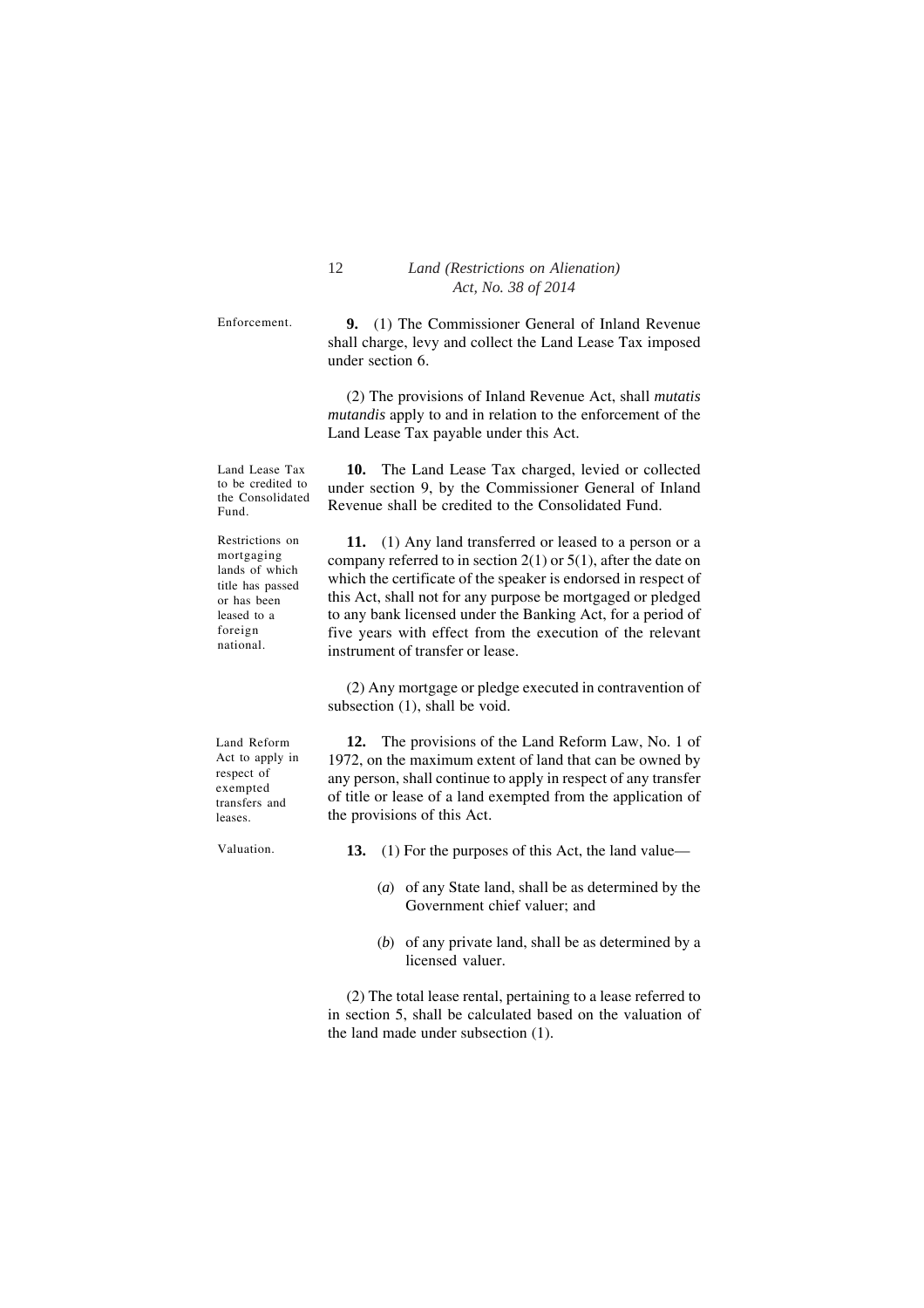**14.** (1) Where any person liable to pay the Land Lease Tax under this Act, fails to pay such tax, as provided for in this Act, shall be deemed to be a defaulter of tax under this Act.

(2) Any such defaulter commits and offence under this Act, and the provisions of the Inland Revenue Act shall *mutatis mutandis*, be applicable to and in relation to the prosecution against any such defaulter and for the recovery of such tax and to the punishment thereof.

**15.** Where an offence under this Act is committed by a body of persons, if that body of persons is-

- (*a*) a body corporate, every director and officer of that body corporate; or
- (*b*) a firm, every partner of that firm; or
- (*c*) a body unincorporated other than a firm, every officer of that body responsible for its management and control,

shall be deemed to be guilty of such offence :

Provided that, no such person shall be deemed to be guilty of such offence, if he proves that such offence was committed without his knowledge and that he exercised all due diligence to prevent the commission of such offence.

**16.** Where a State land is transferred or leased to a project approved by the Cabinet of Ministers as a Development Project to which freehold right or leasehold right of the State land to be transferred, such project shall be granted a deduction amounting to twenty-five *per cent* of the land value or total lease rental, determined under section 13:

Provided that, any such Development Project shall be implemented by—

(*a*) a citizen of Sri Lanka; or

Offences and punishment.

Offences by bodies of persons.

Concessions for Development Projects.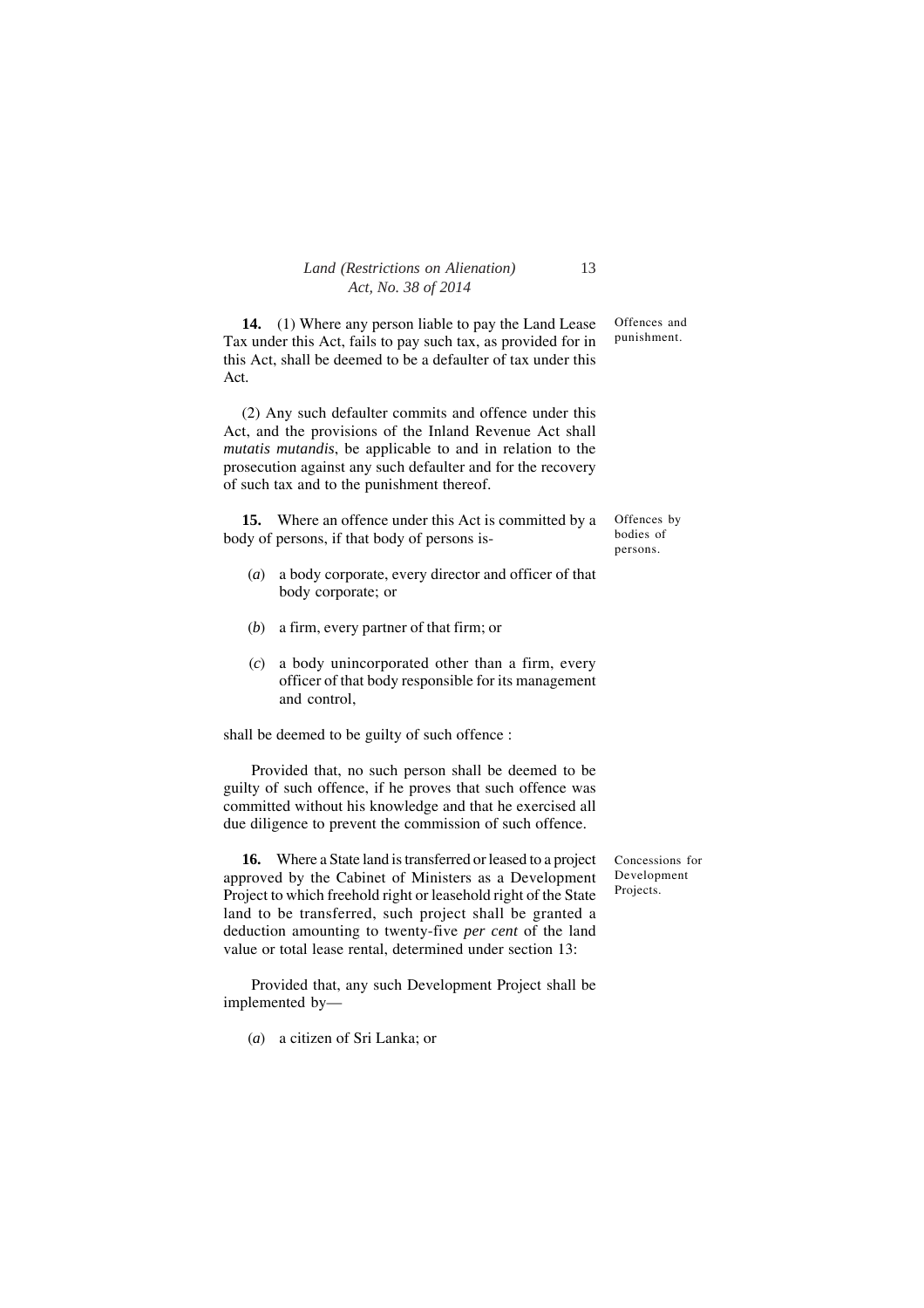(*b*) a company incorporated in Sri Lanka under the Companies Act, where fifty *per cent* or above of its shareholding is held by citizens of Sri Lanka.

Regulations.

**17.** (1) The Minister may make regulations for the matters required by this Act to be prescribed and for matters in respect of which regulations are authorized to be made.

(2) Every such regulation shall be published in the *Gazette* and shall come into operation on the date of such publication or on such later date as may be specified in such regulation.

(3) Every such regulation shall, as soon as convenient after its publication in the *Gazette*, be brought before Parliament for approval. Any such regulation that is not so approved shall be deemed to be rescinded as from the date of disapproval, but without prejudice to anything previously done thereunder.

(4) Notification of the date on which a regulation is deemed to be rescinded shall be published in the *Gazette*.

**18.** Any alienation of land effected in contravention of the provisions of this Act, shall be void and shall have no effect in law.

**19.** Part VI (Imposition of tax on transfers of property under certain conditions) of the Finance Act, No. 11 of 1963, is hereby repealed.

Avoidance of doubts.

**20.** For the avoidance of doubts, it is hereby declared that—

(*a*) any instrument effecting a transfer of ownership of a land in Sri Lanka to a person or a company referred to in section 2(1), which was executed prior to January 1, 2013 and pending registration in

Alienation of land in contravention of this Act to be void.

Repeal of Part VI of Act No. 11 of 1963.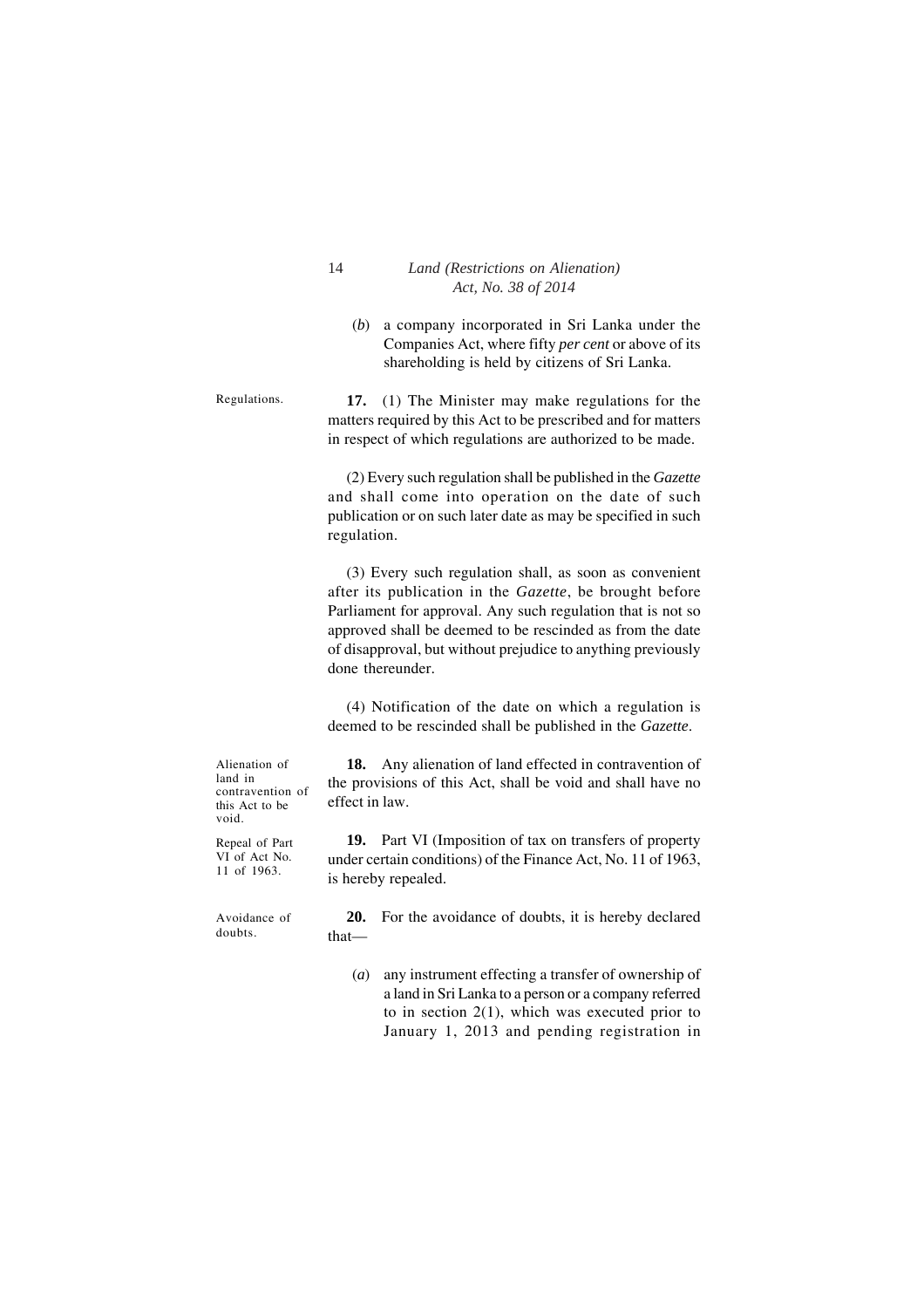accordance with the provisions of Registration of Documents Ordinance shall, notwithstanding the repeal of Part VI of the Finance Act, No. 11 of 1963, be registered subject to the provisions of repealed Part VI of that Act;

(*b*) any instrument effecting alienation of land in Sri Lanka, to a person or a company referred to in section  $2(1)$  or  $5(1)$ , executed within the period commencing from January 1, 2013 and ending on the date on which the certificate of the Speaker is endorsed in respect of this Act, shall be registered by the relevant Registrar of Lands in accordance with the provisions of the Registration of Documents Ordinance, subject to the provisions of this Act.

**21.** The Commissioner General of Inland Revenue who charges or collects the Land Lease Tax as provided for in this Act, for the period commencing from January 1, 2013 and ending on the date on which the certificate of the Speaker is endorsed in respect of this Act, shall be deemed, to have acted and to be acting with due authority and such charge or collection shall be deemed, to have been and to be validly made. The Commissioner General of Inland Revenue is hereby indemnified from any action civil or criminal, in respect of the charge or collection of the Land Lease Tax for the aforesaid period.

**22.** Where the amount of the Land Lease Tax charged or collected by the Commissioner General of Inland Revenue under section 21, is less than the actual amount of the Land Lease Tax payable by a Lessee under section 6, the Commissioner General shall by notice in writing require such Lessee, to pay not later than six months from the date of the notice, the difference between the actual amount payable as the Land Lease Tax and the sum already collected or charged, to the Commissioner-General.

Recovery of any difference between the actual amount and the amount paid as the Land Lease Tax.

Validation.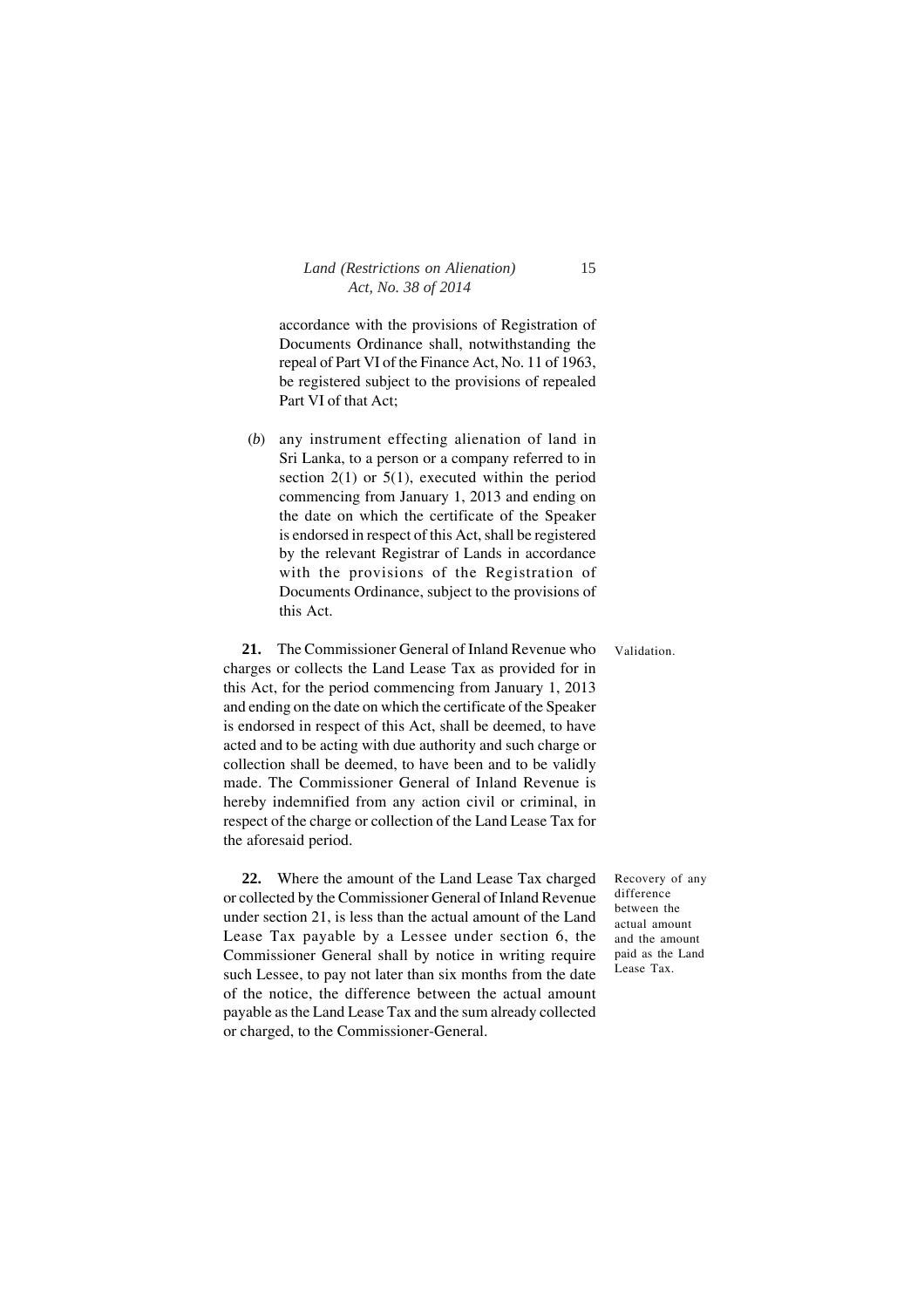Refund of excess amount paid as Land Lease Tax.

**23.** (1) Where the amount of the Land Lease Tax charged or collected by the Commissioner General of Inland Revenue under section 21, is in excess of the actual amount of the Land Lease Tax payable by a Lessee under section 6, the Commissioner General shall on a written application made by the person who has paid the excess amount, refund the excess amount so paid to that person.

(2) The excess amount referred to in subsection (1) shall be paid to the applicant within six months of the receipt of the application.

| Sinhala text to<br>prevail in case<br>of inconsistency. | prevail. | 24. In the event of any inconsistency between the<br>Sinhala and Tamil texts of this Act, the Sinhala text shall                          |
|---------------------------------------------------------|----------|-------------------------------------------------------------------------------------------------------------------------------------------|
| Interpretation.                                         | 25.      | In this Act unless the context otherwise requires—                                                                                        |
|                                                         |          | "alienation" means transfer, lease or mortgage of<br>lands situated within Sri Lanka;                                                     |
|                                                         |          | "Apartment Ownership Law" means the Apartment<br>Ownership Law, No. 11 of 1973;                                                           |
|                                                         |          | "Banking Act" means the Banking Act, No. 30 of<br>1988:                                                                                   |
|                                                         |          | "Citizenship Act" means Citizenship Act (Chapter<br>$349$ :                                                                               |
|                                                         |          | "citizen of Sri Lanka" means a citizen of Sri Lanka<br>in terms of Citizenship Act;                                                       |
|                                                         |          | "Companies Act" means the Companies Act, No. 7<br>of 2007;                                                                                |
|                                                         |          | "Commissioner General of Inland Revenue" means<br>the Commissioner General of Inland Revenue<br>appointed or deemed to be appointed under |

the Inland Revenue Act;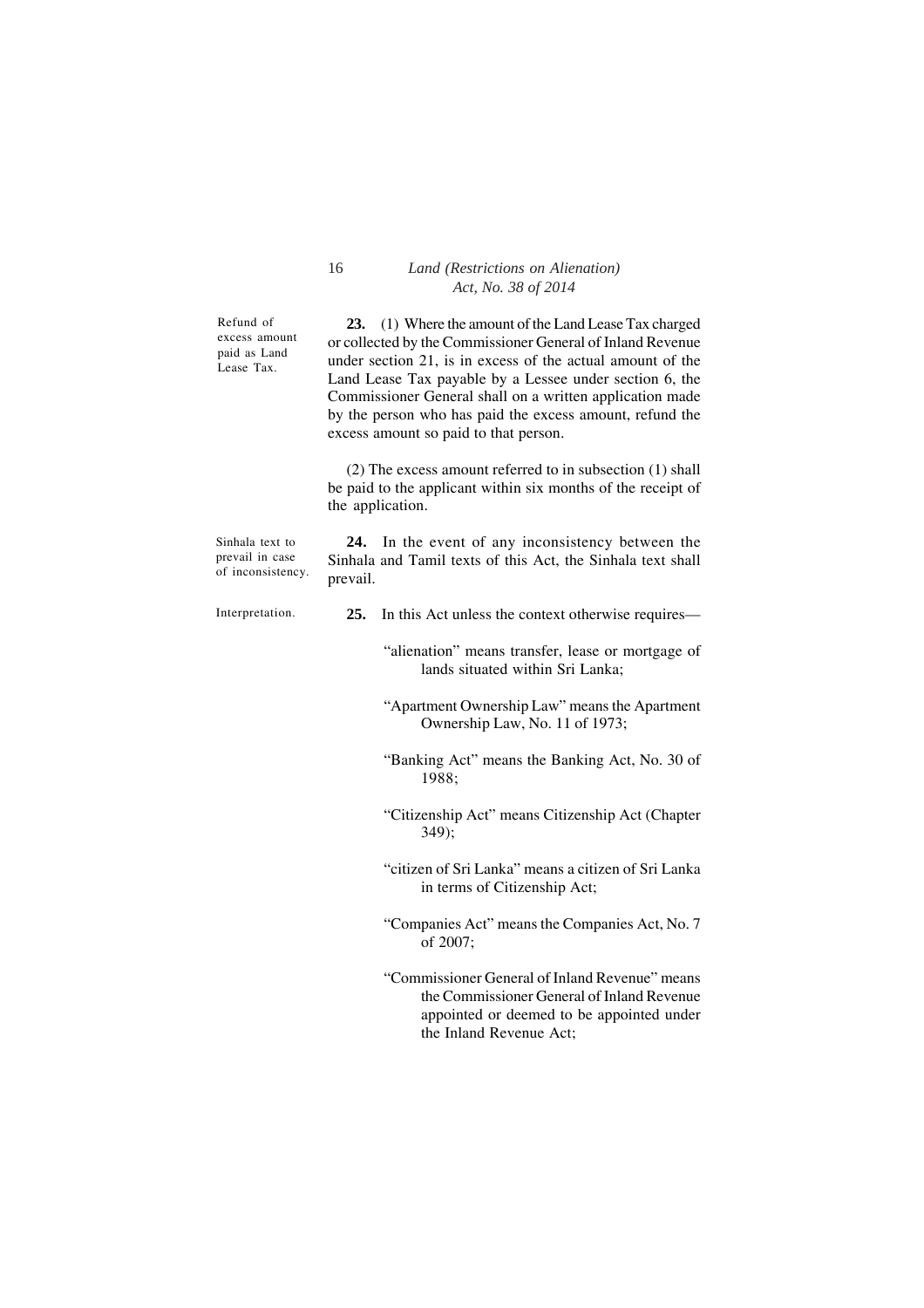| Land (Restrictions on Alienation) | 17 |
|-----------------------------------|----|
| Act, No. 38 of 2014               |    |

- "Diplomatic Privileges Act" means the Diplomatic Privileges Act, No. 9 of 1996;
- "foreigner" means a person who is not a citizen of Sri Lanka;
- "foreign company" means a company or a body of persons incorporated under the laws of any country other than Sri Lanka;
- "Finance Leasing Act" means the Finance Leasing Act, No. 56 of 2000;
- "Finance Leasing Institution" means a Finance Leasing Establishment registered under the Finance Leasing Act;
- "holding company" has the same meaning assigned to such expression under the Companies Act;
- "Inland Revenue Act" means the Inland Revenue Act, No. 10 of 2006;
- "land" means any State or private land and includes—
	- (*a*) any interest in the land;
	- (*b*) any land covered with water; and
	- (*c*) any house or building stands on that land;
- "Minister" means the Minister to whom the subject of Finance has been assigned;
- "transfer" means any sale, donation, gift or any conveyance by or under which the title of such land passes to another person;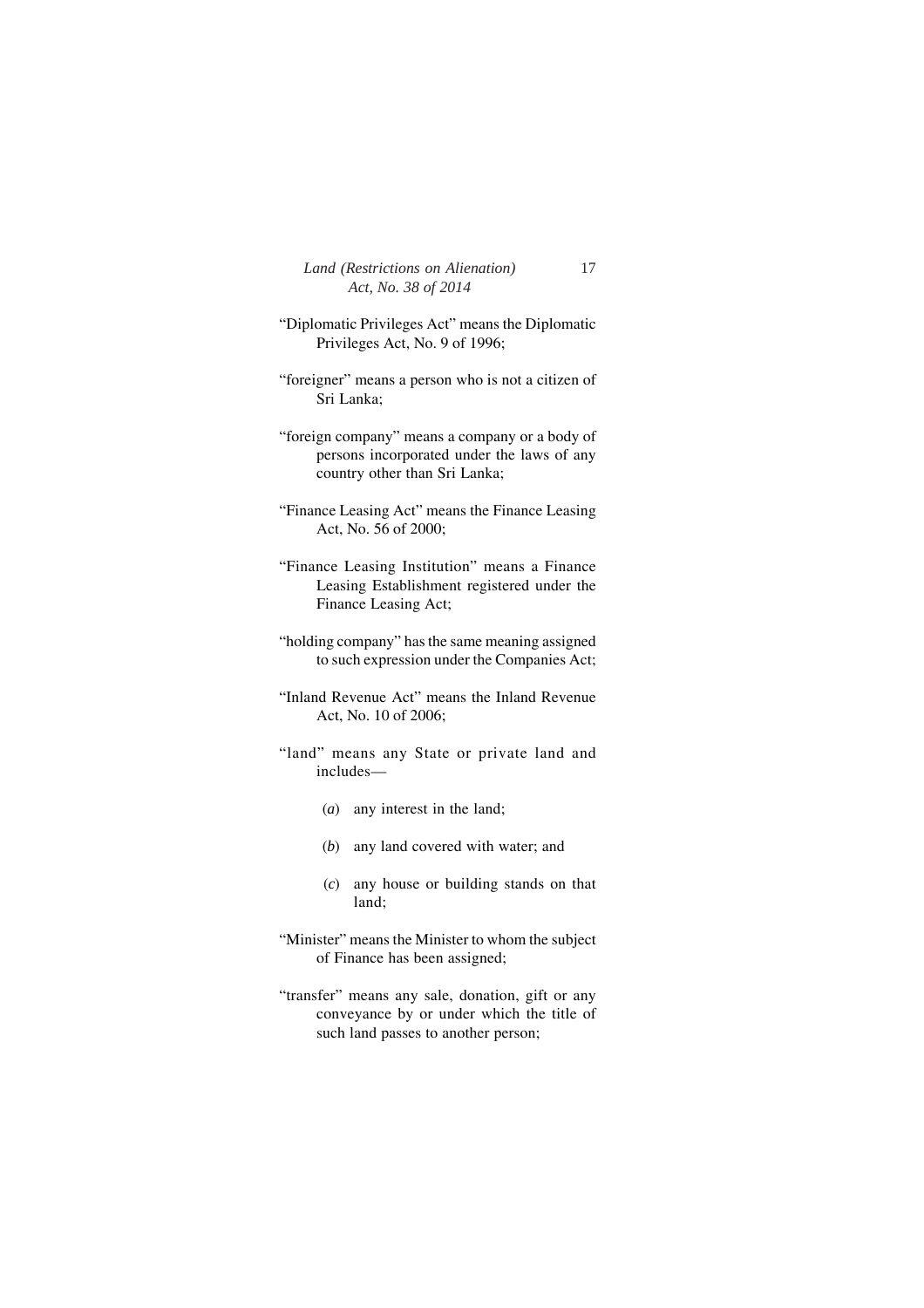"person" includes a body of persons incorporate or unincorporated;

"Registration of Documents Ordinance" means the Registration of Documents Ordinance (Chapter 117);

"subsidiary" has the same meaning assigned to such expression under the Companies Act.